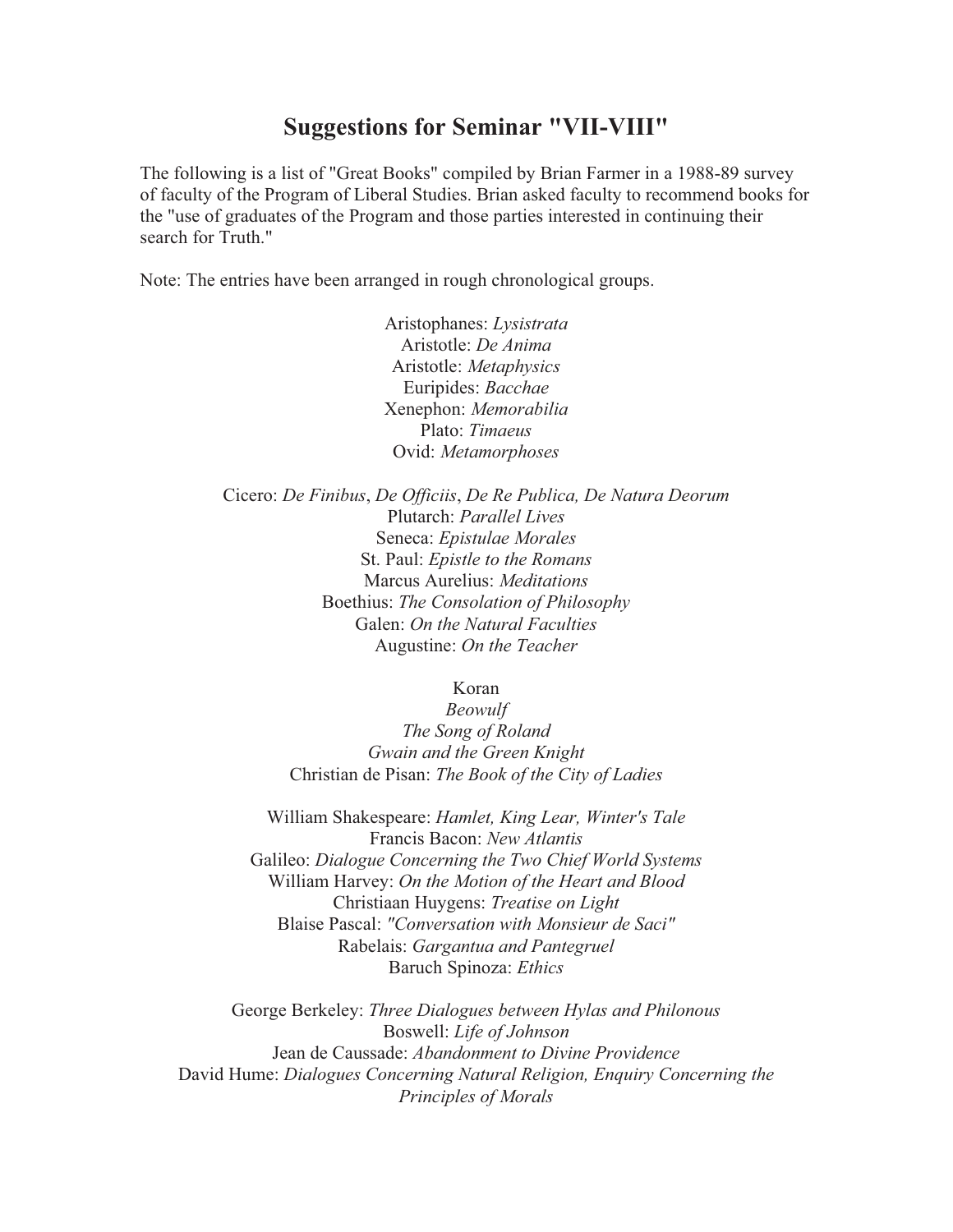Immanual Kant: *Critique of Judgement, Part II; Fundamental Principles of the Metaphysics of Morals* Leibniz: *Monadology* John Milton: *Areopagitica, Paradise Lost* Isaac Newton: *Opticks* Voltaire: *Candide* Henry Adams: *Mont St. Michel and Chartress, The Education of Henry Adams*  Honoré de Balzak: *Pére Goriot* Sadi Carnot: *Reflections on the Motive of Power of Fire* Joseph Conrad: *Heart of Darkness* Charles Darwin: *Autobiography* Feodor Dostoyevski: *Crime and Punishment,* Short stories, esp. "Notes from the Underground," "Dream of a Ridiculous Man" George Eliot: *Middlemarch* Thomas Hardy: *Jude the Obscure, Tess of the d'Ubervilles* Nathaniel Hawthorne: *Scarlet Letter* Hermann von Helmholtz: *Popular Scientific Lectures* Soren Kiekegaard: *Concluding Unscientific Postscript* Friedrich Nietzsche: *Ecce Homo* Therese Raquin: *Emile Zola* Leo Tolstoy: *Anna Karenina* William Whewell: *Thoughts on the Study of Mathematics as a Part of Liberal Education*  (in the Great Ideas Today ca. 1990) Walt Whitman: *Leaves of Grass* Joan Andrews: *You Reject Them, You Reject Me* Maurice Blondel: *Letter on Apologetics* Whittaker Chambers: *Witness* Kate Chapin: *The Awakening*  Teilhard de Chardin: *The Divine Milieu* G. K. Chesterton: *The Everlasting Man* R. G. Collingwood: *The Idea of History* Christopher Dawson: *The Making of Europe* Mircea Eliade: *The Myth of the Eternal Return*  T. S. Eliot: F*our Quartets* William Faulkner: *The Sound and the Fury* Etienne Gilson: *The Spirit of Medieval Philosophy* Graham Greene: *The Power and the Glory* Vassily Grossman: *Life and Fate* Dietrich Van Hildebrand: *Liturgy of the Hours, Transformation in Christ* James Joyce: *Ulysses* Claude Levis-Strauss: *The Savage Mind*

Henri de Lubac: *Catholicism* Bernard Lonergan: *Insight* Thomas Mann: *Dr. Faustus*

Gabriel Marcel: *Creative Fidelity*